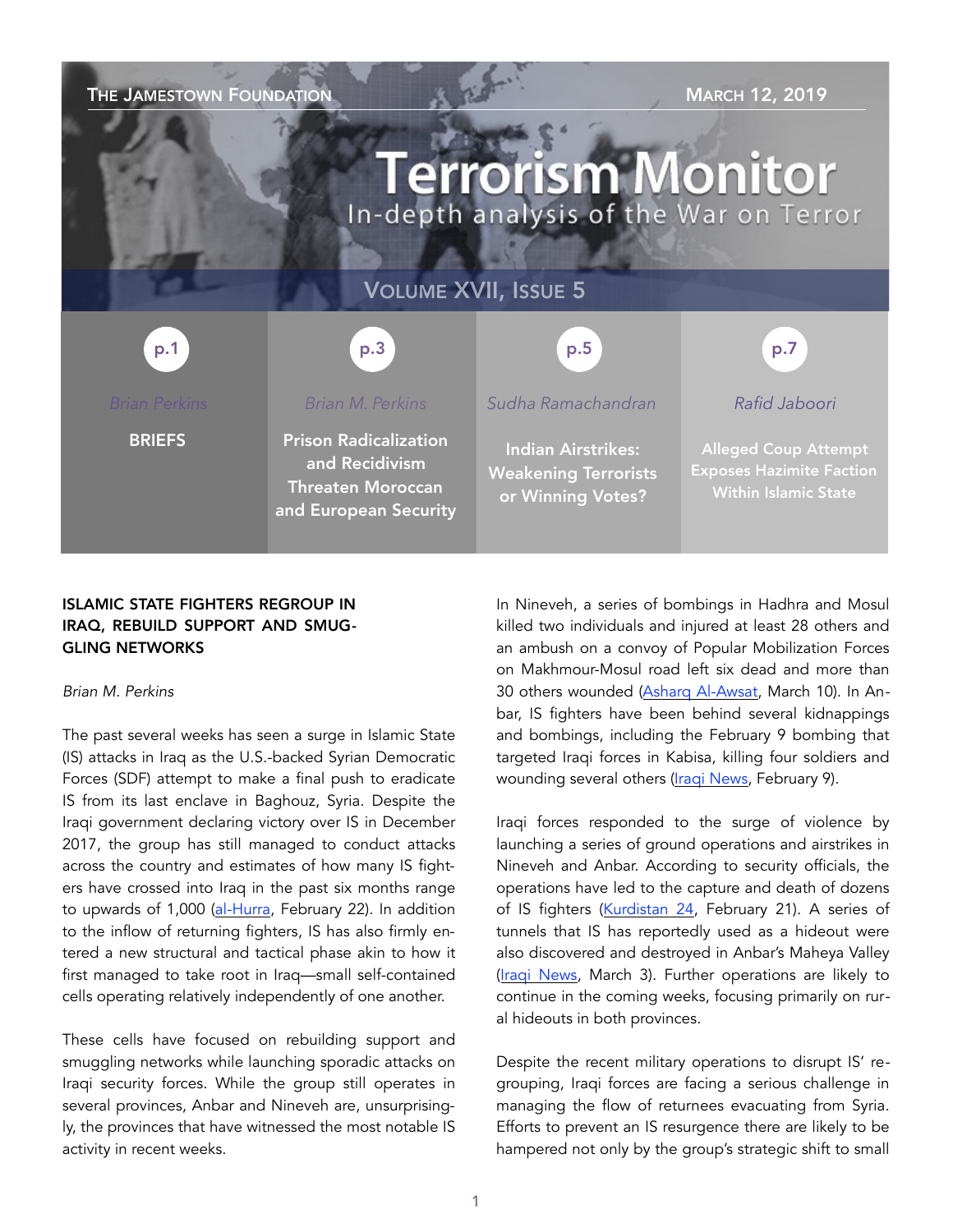cells, but also by a lack of intelligence capabilities outside of urban areas and the lack of coordination between the disjointed Iraqi military and Popular Mobilization Forces. IS cells have already reestablished supply and smuggling routes in Anbar and Nineveh and into Erbil, and the lack of coordination across the organizations responsible for security in their respective provinces will make it difficult to prevent further infiltration and the group's ability to regenerate itself.

## CHAD: REBEL ACTIVITY ALONG LIBYA-CHAD BORDER INCREASING AS LNA PUSHES SOUTH

### *Brian M. Perkins*

The Chadian government has increasingly spoken out on jihadists and terrorists threatening its border with Libya. While jihadist groups do operate in southern Libya, the government has used the term "terrorists" in broad terms recently to describe a rising anti-government rebellion that is increasingly threatening the stability of the Chadian regime.

Chadian rebels have long operated in Libya, and the chaos throughout the country over the past several years has granted them significant freedom of movement, allowing them to engage in trafficking and act as mercenaries for Libyan militias. As the situation in Libya has improved, even if only slightly, and Khalifa Haftar, head of the Libyan National Army (LNA), continues to conduct military operations in southern Libya that began in mid-January, rebel groups will be pushed closer to the border and into Chad's northern regions.

On February 3, French Mirage-2000s based near N'Djamena as part of France's counter-terrorism Operation Barkhane conducted airstrikes against a Union des Forces de la Résistance (Union of Resistance Force— UFR) convoy of around 50 vehicles that reportedly intended to overthrow President Idriss Deby. French officials announced that the strike came in response to a formal request from President Deby (RFI, February 8). The airstrikes reportedly destroyed upward of 20 vehicles and Chadian authorities reported that they captured 250 "terrorists." Despite the setback, the UFR's spokesperson stated "We will continue to progress to N'Djamena" and that the group's goal was to create "a transitional government bringing together all the forces of the country and to hold elections" [\(Bamada,](http://bamada.net/tchad-de-nouvelles-frappes-contre-lunion-des-forces-de-la-resistance-ufr) February 11).

On March 5, Chad announced the closure of its border with Libya near the town of Kouri Bougoudi in response to the heightened violence along its borders, with the Chadian Minister of Security stating that the closure was intended to prevent terrorists from infiltrating the country ([Libya Herald,](https://www.libyaherald.com/2019/03/05/chad-closes-its-border-with-libya/) March 5).). The closing also comes amid recent clashes between Sudanese and Chadian rebel groups near contested gold mines as well as the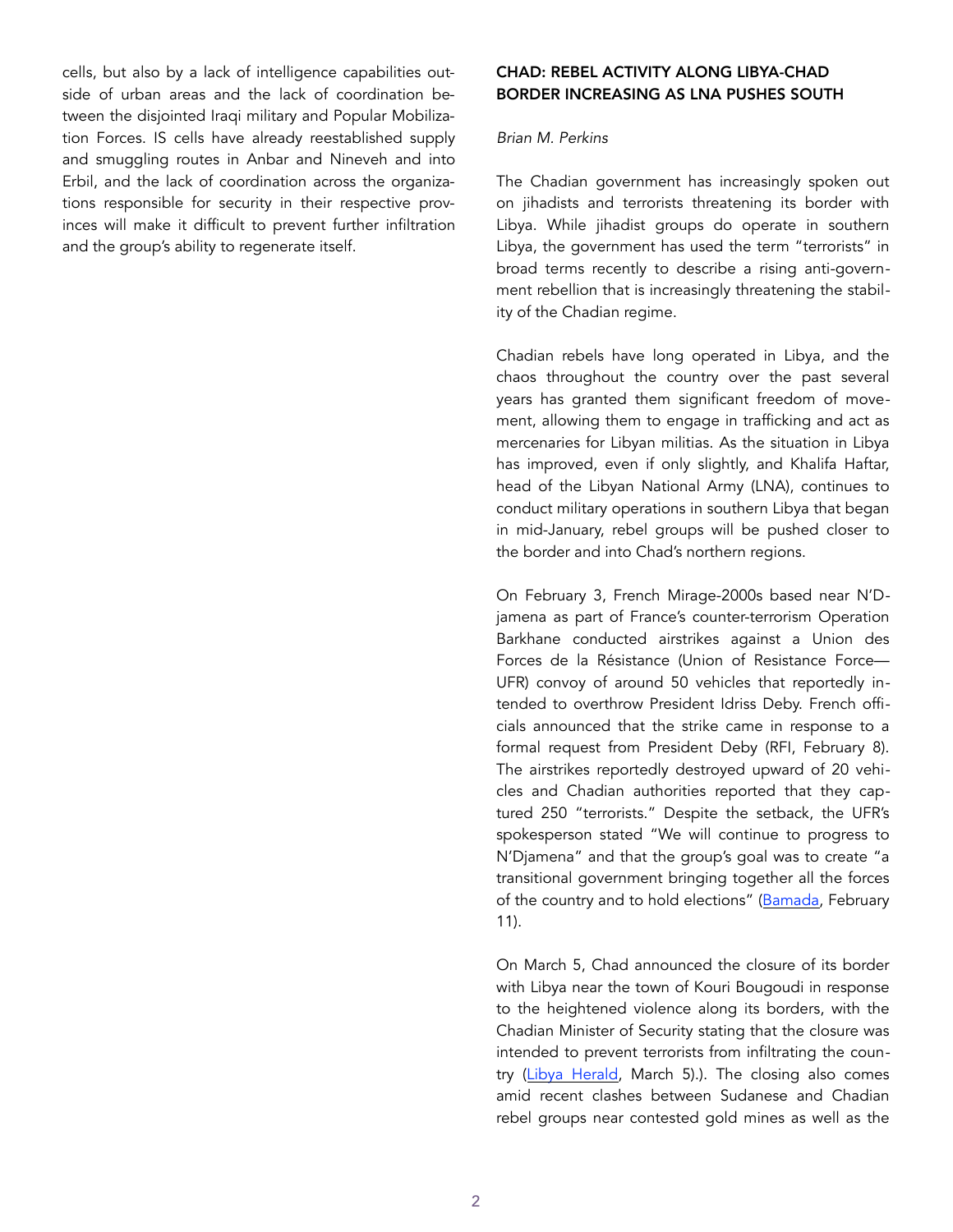increasing threat posed against the government, most notably by UFR.

Tensions along the Libya-Chad border are likely to intensify in the coming months with Chadian rebels being pushed back into Chad as the LNA operations in southern Libya continue. While the French airstrikes were the first in Chad since 2008, given the current context and rising tensions along the border, it is likely that they set a precedent for further French support to President Deby in the coming year. The request for French support underscores the weaknesses of the Chadian military, which has been spread increasingly thin due to operating in numerous other theaters. France's involvement in the Sahel is intended to strictly be for counterterrorism, but it is unlikely that it will deny future requests for support given its broad investment in the security of the region, and the destabilizing effect the overthrow of the Chadian government would have, regardless of his autocratic tendencies.

*Brian M. Perkins is the Editor of Terrorism Monitor* 

# Prison Radicalization and Recidivism Threaten Moroccan and European Security

## *Brian M. Perkins*

Three months after an Islamic State-inspired cell slayed two Scandinavian hikers in Imlil, authorities continue to uncover more and more small terrorist cells. Many of these groups are comprised of similar individuals—disenfranchised or previously imprisoned Moroccans with financiers and planners currently in Europe or those of European nationality residing in Morocco. In the case of the Imlil murders, it was the latter. The attackers were, allegedly, quickly organized, in contact with, and provided basic training by Kevin Zoller, a Swiss-Spanish national arrested in Marrakesh. Moroccan authorities have also accused Zoller of recruiting and financing other locals as well as individuals transiting through Morocco to Europe.

Despite the successful attack in Imlil, Morocco remains effective at identifying and arresting individuals involved in terrorism-related crimes—ranging from plotting attacks and financing terrorist groups to possession of propaganda. One of the most significant challenges Morocco faces, however, is within its prisons. This challenge presents itself not only in Morocco's penal system, but in numerous countries across Europe.

Morocco has one of the most well-defined counter-terrorism strategies in Africa and maintains security partnerships with countless countries, including the United States, France, and Spain. Despite Morocco's close counter-terrorism partnerships with European countries, a significant number of attacks in Europe have been committed by individuals of Moroccan origin and there has been a notable number of Europeans of various origins seeking haven in, or returning to, Morocco. Most notably, almost all of the individuals responsible for the attacks in Barcelona and Cambrils in 2017 were of Moroccan origin and some were apparently radicalized while in prison.

Morocco has been lauded for its countering violent extremism efforts and plans to reintegrate offenders into society. Morocco created the Mohammed VI Institute for the Training of Imams, Morchidines, and Morchidates in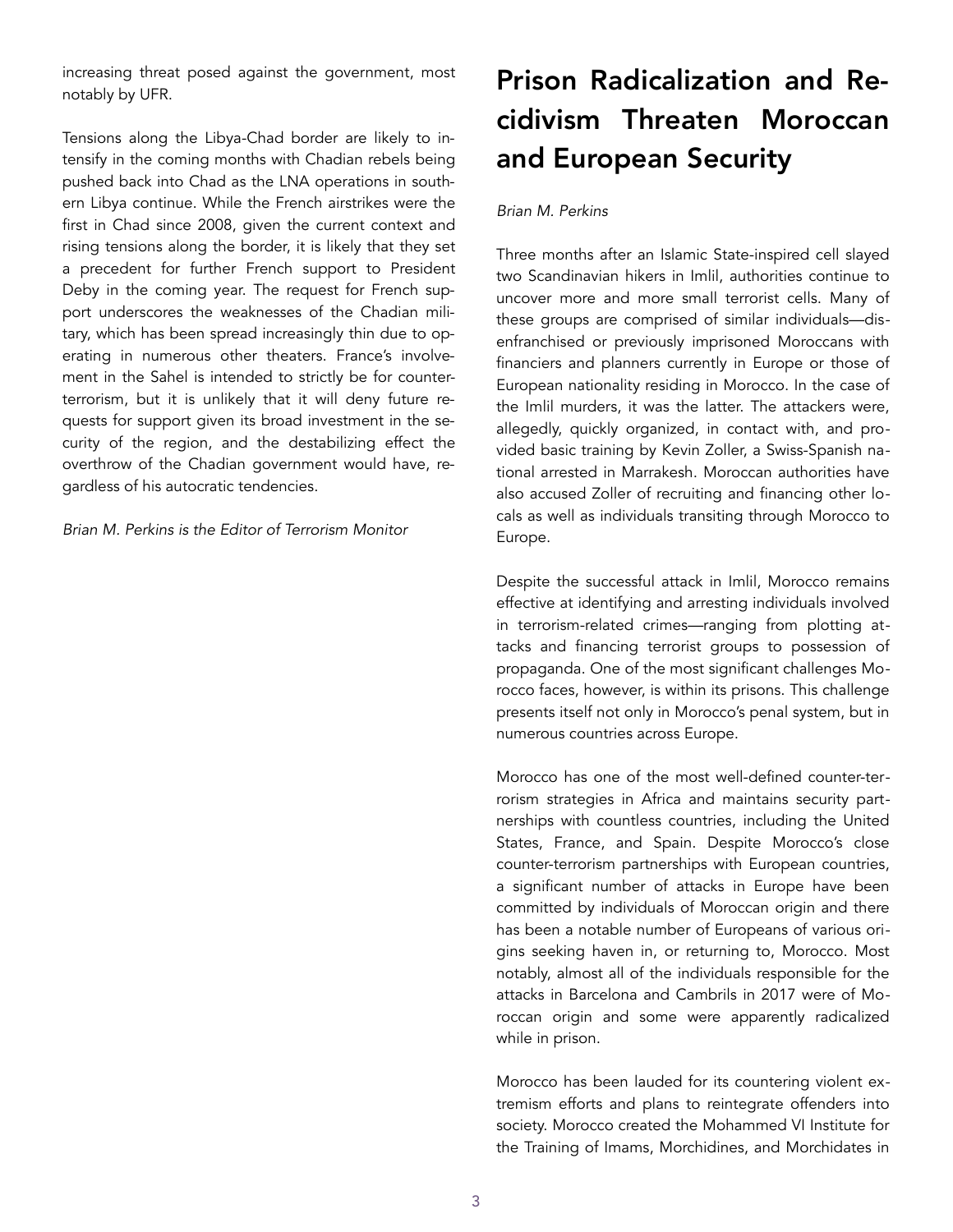2015 to help spread a moderate interpretation of Islam, and the country keeps a close track of activity within the country's mosques and religious institutions.

In 2018, the General Delegation for Prison Administration and Reintegration (DGAPR) started a reintegration program for released prisoners. However, evidence still indicates that Morocco has a high rate of recidivism for terrorist offenders—several of the Imlil cell were formerly imprisoned—and there is an increasing nexus between terrorism and organized crime involving Moroccan prisoners [\(Le360](http://fr.le360.ma/politique/terrorisme-les-chiffres-impressionnants-des-missions-du-bcij-35485), March 24, 2015; [Morocco World News,](https://www.moroccoworldnews.com/2019/02/265852/bcij-terror-safi) February 15). Given the number of individuals arrested on terrorism charges (918 since December 2018), the country faces an extremely daunting challenge in not only attempting to reintegrate those released after being charged with terrorism offenses but also preventing further radicalization while in prison [\(Morocco World](https://www.moroccoworldnews.com/2019/02/265852/bcij-terror-safi-western-morocco/)  [News,](https://www.moroccoworldnews.com/2019/02/265852/bcij-terror-safi-western-morocco/) February 15).

The new Moussalaha deradicalization program launched in 2018 seeks to address this issue by working directly within the prisons, but hundreds of prisoners are competing for the attention of only a couple dozen spots, and the program does not account for those detained abroad that are actively working to strike Morocco. In August 2018, King Mohammed VI granted a royal pardon to 22 people convicted for charges of extremism and terrorism that had completed the Moussalaha program, including individuals convicted for the 2003 attacks in Casablanca. The pardons created concern in Spain as authorities noted the released individuals posed a potential threat if they illegally migrated to the country, where they could easily connect with already well-established networks within the Moroccan diaspora.

There have also been countless incidents suggesting recruitment and financing efforts to commit terrorism in Morocco are organized from numerous European prisons. Most recently, on February 4, Spanish authorities dismantled a terror cell within the Valdemoro prison in Madrid. The cell was led by a Moroccan man, with many activities facilitated by a prison guard. According to authorities, the cell was well-organized and had established a drug distribution network to finance their operations and had begun efforts to recruit people outside of the prison [\(Yabiladi](https://en.yabiladi.com/articles/details/75123/spain-terrorist-cell-that-wanted.html), February 26). While Moroccan authorities would likely be tracking these individuals upon their release, it is unclear how the country handles reintegration for those imprisoned abroad. Opportunities for deradicalization in European prisons are negligible.

Morocco, meanwhile, has become a destination for radicalized European nationals of various origins, with numerous such people being arrested on terrorism charges in the past year, including three French nationals on February 12 [\(Telquel,](https://telquel.ma/2019/02/12/trois-francais-soupconnes-de-financement-du-terrorisme-arretes-par-la-bnpj-e) February 12). The dismantling of several terror cells throughout last year has often revealed former prisoners or European nationals, as could be seen with the Imlil attackers. In the past year, Morocco's Financial Intelligence Processing Unit has reported a rise in crimes related to money laundering and terrorism. Moroccan security forces have concurrently noted an uptick in the discovery of terrorist cells operating in the country.

With already established networks between Morocco and Europe as well as an apparent increase in the number of terrorist cells identified, the pardoning and reintegration of individuals convicted of terrorism presents a threat both in Morocco and Europe. As has already been seen, radicalized Europeans have sought safe haven in Morocco and connected with locals, while released Moroccan prisoners have similarly made their way to Europe where they have connected with criminal and terrorist networks.

*Brian M. Perkins is the Editor of Terrorism Monitor*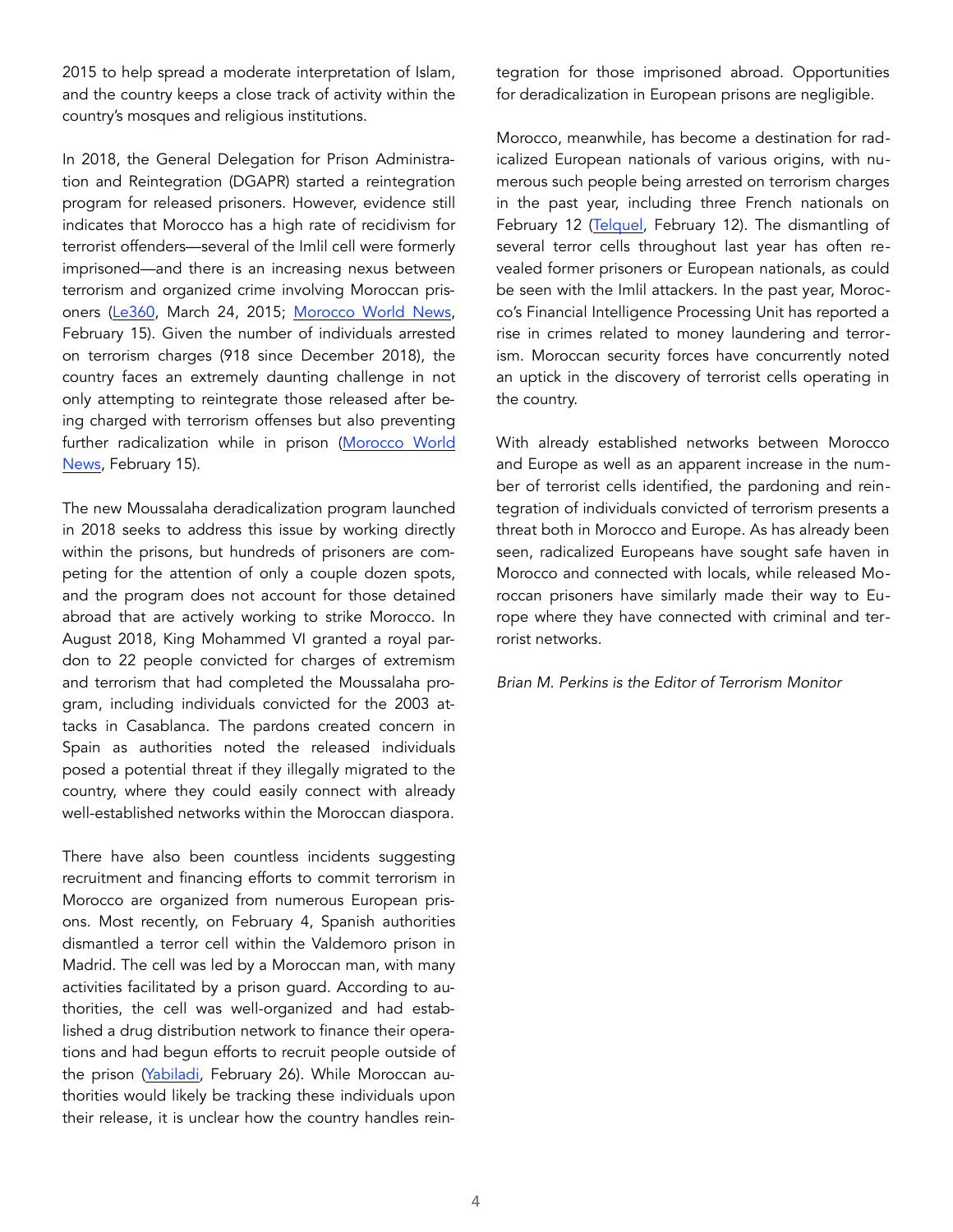# Indian Airstrikes: Weakening Terrorists or Winning Votes?

## *Sudha Ramachandran*

On February 26, Indian Air Force (IAF) jets struck a Jaish-e-Mohammed (JeM) training camp at Balakot in Pakistan's Khyber Pakhtunkhwa province. Less than two weeks earlier, a JeM suicide bomber targeted an Indian paramilitary convoy in the Pulwama district of the Indian state of Jammu and Kashmir (J&K), killing over 40 personnel. The Indian government described the Balakot operation as "a pre-emptive strike" aimed at preventing JeM from carrying out a major attack it was planning in India [\(Hindustan Times,](https://www.hindustantimes.com/india-news/balakot-iaf-strike-involved-over-200-hours-of-planning/story-wBx4dxsiWqbtztMnggfMiI.html) February 27).

The Balakot operation was significant for several reasons. It is the first time since the 1971 India-Pakistan war that IAF aircraft entered Pakistani airspace. India had targeted terrorist camps in the past as well, but with ground operations. In September 2016, for instance, Indian ground forces crossed the Line of Control (LoC) to carry out surgical strikes on terrorist "launch-pads" in Pakistan-administered Kashmir. The recent assault not only involved airstrikes, but the IAF's Mirage-2000s crossed the international border to target a JeM camp deep inside Pakistan. The Balakot strikes were, therefore, a significant scaling up of India's counter-terrorism operations directed at Pakistan [\(Indian Express,](https://indianexpress.com/article/india/balakot-air-s) March 3). How successful will this be in fighting Pakistan-based anti-India terrorism? India's past experience suggests that the airstrikes will neither weaken JeM nor force Pakistan to address anti-India terrorist groups.

## Strong Messages

The airstrikes on Balakot sent a message to Islamabad that India would retaliate strongly, even militarily, in Pakistan, if terrorist groups based there attacked India ([Times of India](https://timesofindia.indiatimes.com/india/iaf-air-strikes-in-balakot-indian-message-aimed-at-pakistan-military-intelligence-complex/articleshow/68174885.cms), February 26). In addition to this display of power vis-à-vis Pakistan, the airstrikes carried a message for the Indian public—it is the ruling Bharatiya Janata Party (BJP), which acts most robustly in dealing with India's enemies.

The nationalist BJP has always been a strong advocate of a muscular approach towards Pakistan. This approach strikes a chord with its hawkish supporters and the BJPled government publicly announced that it carried out strikes on the JeM camp at Balakot to consolidate this support base. With India due to vote in general elections in a few months, nationalist mobilization and patriotic drum-beating has been useful for the BJP to deflect public attention away from voter woes with unemploy-ment and other economic issues ([Scroll,](https://scroll.in/article/915392/as-bjp-plays-nationalist-narrative-on-a-loop-opposition-targets-it-for-unemployment-farm-distress) March 6). It has served to focus attention instead on the external enemy and on the BJP government's tough handling of that enemy.

Pakistan used India's airstrikes to send out its own messages. A day after the IAF assault on the Balakot camp, Pakistan's F-16s entered Indian airspace and in the ensuing air skirmish, an Indian MiG-21 jet was shot down and its pilot taken captive, before eventually being released. With its military response, the Pakistan government signaled to India and its domestic audience that it would not remain passive in the event of India violating its airspace and that such Indian action in the future would not go unchallenged [\(The Wire,](https://thewire.in/security/four-reasons-india-has-little-reason-to-cheer-the-balakot-airstrike-and-its-aftermath) March 5).

The recent cycle of events underscores that a future terror attack in India could very quickly escalate into another India-Pakistan military confrontation. The question is whether this possibility will prompt Pakistan to address anti-India terror groups.

## Setback to JeM?

According to the Indian government, "a very large number of terrorists, trainers and senior commanders were eliminated in the strike." Among those reportedly killed was Yousuf Azhar, mastermind of the 1999 hijack of an Indian Airlines passenger plane and brother-in-law of JeM's founder-chief, Maulana Masood Azhar ([Times of](https://timesofin)  [India,](https://timesofin) February 26). According to Maulana Ammar, Azhar's younger brother, IAF jets bombed JeM "schools where students were being trained" in waging jihad ([Hindustan Times,](https://www.hindustantimes.com/india-news/in-message-to-cadre-jaish-chief-mas) March 3).

The Pakistan military has ruled out damage to infrastructure or even loss of lives. Indeed, it dismissed India's claims of having hit the JeM training camp at Balakot, saying that IAF jets "released payload…in open area" ([Express Tribune,](https://tribune.com.pk/story/1918363/1-indian-warplanes-violate-loc-drop-payload-near-balakot/) February 26). Even if JeM did lose several hundred fighters, this is not a major setback to the terrorist group. It can be expected to recover quickly as the Indian strikes on its camp will likely help mobilize support and recruit fighters. JeM leaders have already started rallying their supporters. "By entering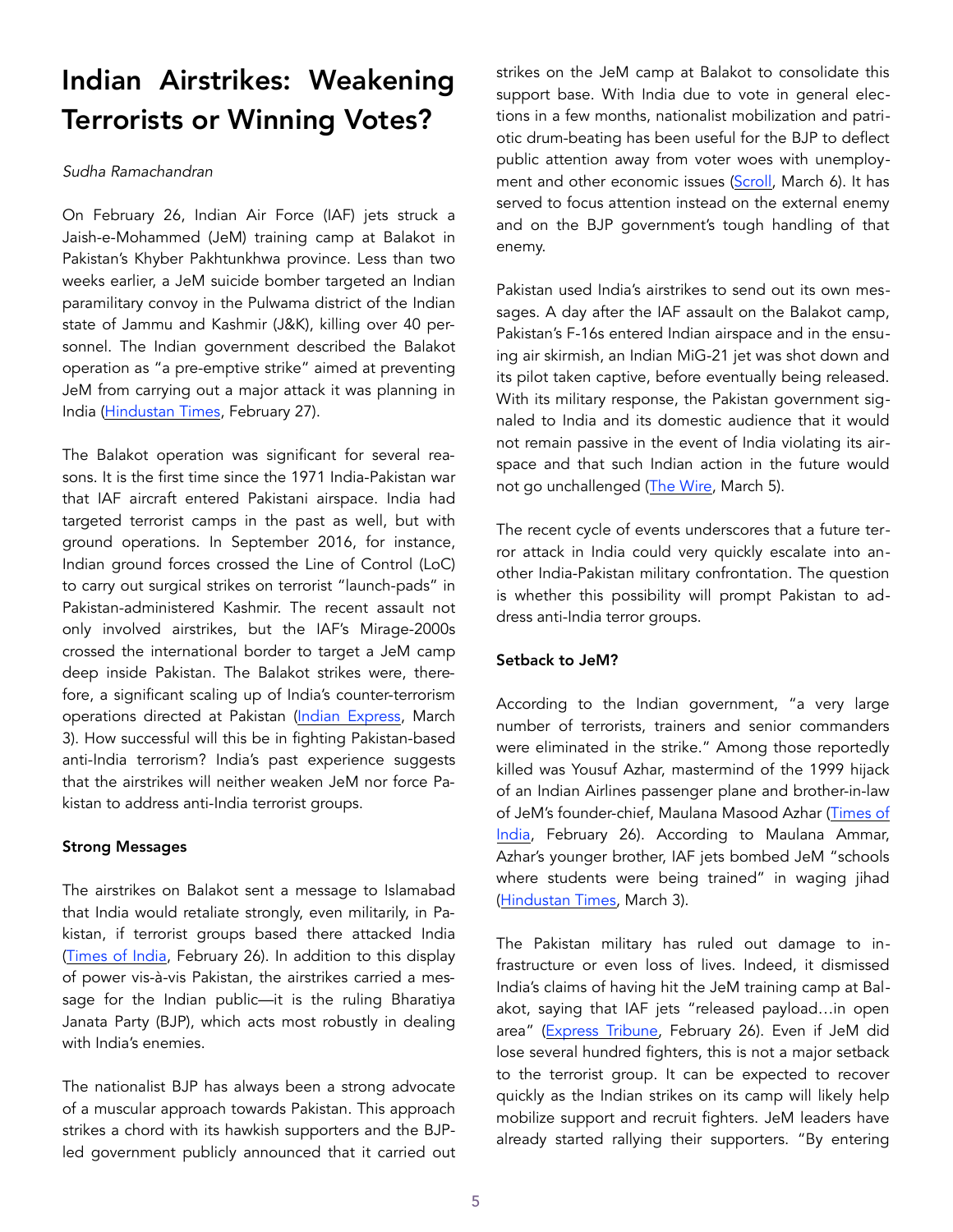our territories and attacking our schools, India has ensured the beginning of jihad against them," Maulana Ammar warned soon after the Indian airstrikes [\(Hindus](https://www.hindustantimes.com/india-news/in-message-to-cadre-jaish-chief-masood-azhar-s-brother-confirms-balakot-camp-strike/story-1d5tyfPJQRcBotjKpc5InJ.h)[tan Times,](https://www.hindustantimes.com/india-news/in-message-to-cadre-jaish-chief-masood-azhar-s-brother-confirms-balakot-camp-strike/story-1d5tyfPJQRcBotjKpc5InJ.h) March 3). JeM can be expected to step up attacks in India to raise the morale of its fighters and to signal its continuing capacity to strike India.

### Boost to Terror

India can expect more terror attacks in the coming months. This was its experience in 2016 when, within weeks of its surgical strikes on terrorist staging-posts, Pakistan-based terrorists carried out a string of attacks targeting Indian Army camps in Baramullah and Kupwara, a police post in Shopian, and a government building in Pampore, all in J&K. There was an immediate surge in cross-LoC shelling after the surgical strikes as well ([Indian Express](https://indianexpress.com/article/india/india-news-india/attacks-in-kashmir-since-uri-terror-ceasefire-violations-pakistan-3074717/), November 7, 2016).

Since 2016, the militancy in Kashmir has surged. Around an estimated 406 terrorists entered J&K from Pakistan in 2017, up from 371 in 2016. Terror attacks and terror-related fatalities too surged and India-Pakistan ceasefire violations more than doubled in 2017. Pakistan also allegedly "ramped up" its "covert support for the insurgency" (Mint, September 27, 2018).

India's recent airstrikes on Pakistan-based terror groups are unlikely to prompt the Pakistan government to halt support to them. Even the United States' innumerable airstrikes on Taliban and Haqqani Network training camps in Pakistan failed to get the country to shut them down or deny them sanctuary [\(South Asia Terrorism Por](https://www.satp.org/second-sight-volume-)[tal,](https://www.satp.org/second-sight-volume-) February 8). There is little reason to believe that India's airstrikes on JeM's Balakot camp will be more successful in getting Pakistan to address anti-India terrorist groups.

The suicide attack at Pulwama as well as the India-Pakistan military face-off in the skies has resulted in the international community pressing Pakistan to act against JeM and its leaders. Under pressure, Pakistan has detained around 44 members of banned terror groups, including Azhar's close relatives [\(Dawn,](https://www.dawn.com/news/1467888) March 6). Such action occurred before, only to be reversed in a matter of months [\(Daily O,](https://www.dailyo.in/politics/hafiz-saeed-pakistan-te) January 31, 2017). Skepticism over the latest Pakistani crackdown is therefore widespread in India.

### Conclusion

Pakistan's current crackdown on terror groups should not be read as a sign that it is rethinking its use of terrorism as a weapon in its conduct of foreign policy. Its actions over the last couple of decades suggest that the crackdown will be short-lived, aimed at getting the international community off its back.

India's targeting of the JeM training camp at Balakot will not weaken the terrorist group. Rather, this will likely increase its capacity for targeting India. Indeed, with India-Pakistan relations worsening, Pakistan's support to anti-India terrorist groups could increase after a temporary lull. The airstrikes are expected to boost the BJP's electoral chances. Thus, it is the BJP and JeM that are the main beneficiaries of the Indian airstrikes.

*Dr. Sudha Ramachandran is an independent researcher and journalist based in Bangalore, India. She has written extensively on South Asian peace and conflict, political and security issues for The Diplomat, Asia Times and Geopolitics.*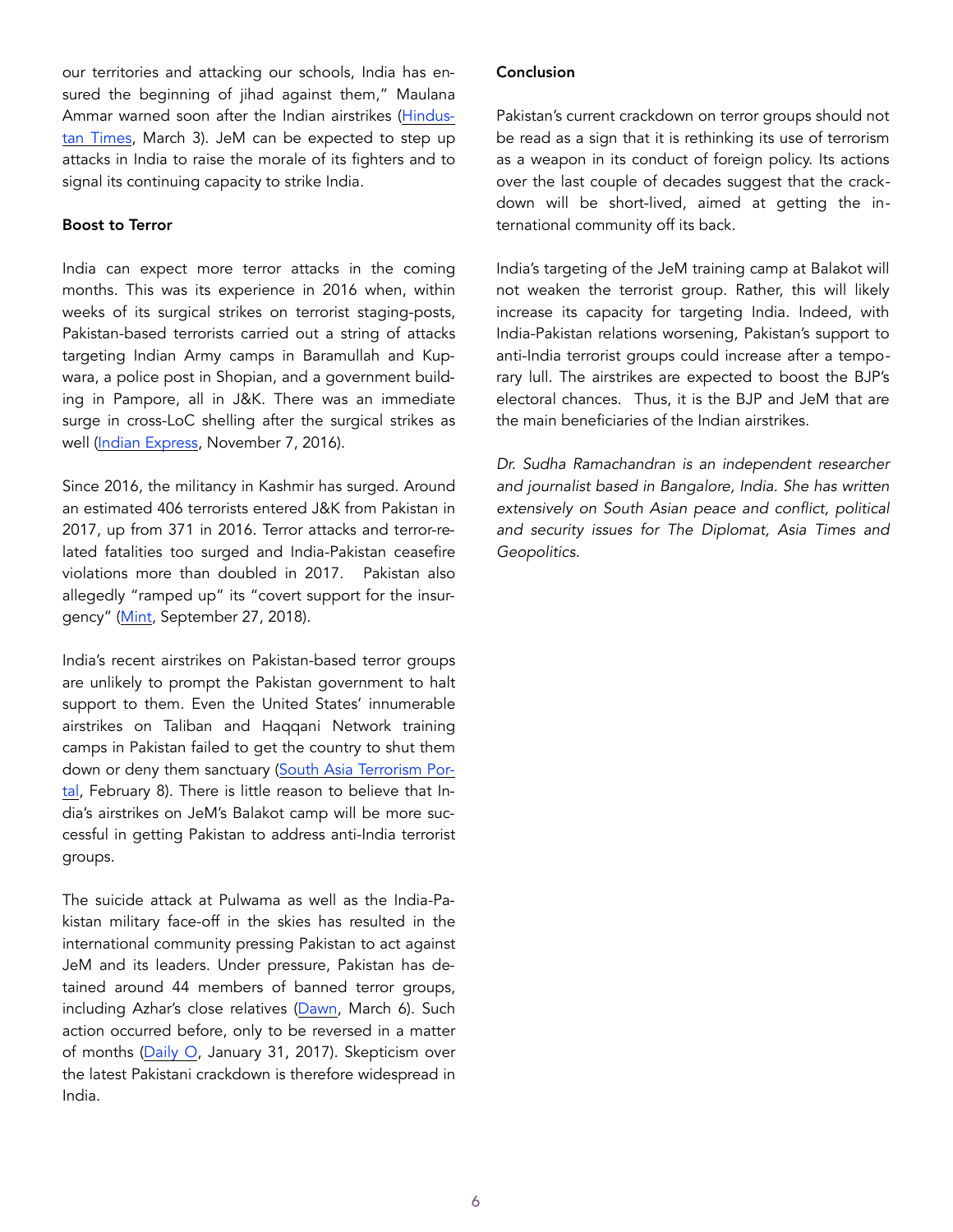# Alleged Coup Attempt Exposes Hazimite Faction Within Islamic State Divisions

### *Rafid Jaboori*

As Islamic State (IS) was losing its last strongholds in Syria to the advancing, U.S.-backed, Syrian Democratic Forces (SDF), there were reports of a coup attempt against its leader Abu Baker al-Baghdadi. The attempted ouster of the IS leader started with reports about fighting near the town of Hajin in Eastern Syria near the border with Iraq, which is one of the last IS-controlled areas to fall to the hands of the U.S.-backed forces. The plan included an attack on his convoy with an improvised explosive device (IED)—a direct attempt on the life of al-Baghdadi (Asharg al-Awsat, February 8).

The attempt had apparently failed, but it revealed the scale of the internal division between IS and a more radical group within it known as the Hazimite, named after the radical Saudi jihadist cleric Sheikh Ahmed Bin Omar al-Hazimi. Al-Hazimi was arrested in his home country and has been in prison since 2015. Media reports indicated that IS issued a warrant and put a bounty on an individual named Abu Muath al-Jazairi, who was accused of leading the ultra-radical Hazimite faction [\(Al](https://www.alsumaria.tv/news/181897/%D8%A8%D8%A7%D9%84%D9)[sumaria](https://www.alsumaria.tv/news/181897/%D8%A8%D8%A7%D9%84%D9), October 7, 2016). [1]

The recent events also indicate a possible new path for the group after losing all the territory it controlled in Iraq and Syria. One of the features of this next period could be shaped by the rivalry between two or more IS factions over who is more genuine in its extremist ideology and practices.

#### Roots of Division

Abu Muath al-Jazairi is believed to be a prominent leader of the Hazimite faction. He is from Algeria and is better known as Abu Muath al-Asimi. [2] Hazimites and their supporters appear to hold high respect of al-Asimi and his writings. Since the arrest of al-Hazimi and the killing of other Hazimites, al-Asimi emerged as a Hazimite ideologue. [3] A considerable number of IS members from North African countries are believed to have become Hazimites. That could be tracked to the years al-Hazimi himself had spent in Tunisia after the Arab Spring upheaval that struck the region in 2011 and after ([Noon Post,](https://www.noonpost.com/content/19129) July 31, 2017).

The central point of the disagreement between Hazimites and the rest of IS concerns the notion of *takfeer* (excommunication). IS is well-known for its broad, extremist definition of who should be declared apostate or non-Muslim and consequently excommunicated, but Hazimites believe IS has not gone far enough. According to the doctrine introduced by al-Hazimi and promoted by those influenced by him, anyone who does not embrace a radical Salafist interpretation of Islam is not a Muslim. In their world, ignorance of their ideology or having no access to it is not an excuse for an individual or a group not to embrace *al-Tawheed* (literal meaning is monotheism, but for them, it is specifically Salafism and more specifically their interpretation of it). Accordingly, those who do not believe in *al-Tawheed* should be considered *kafir* (non-believers) and anyone who does not consider them *kafir* should be excommunicated as he is equally a nonbeliever (Almarjie-Paris, May 9, 2018).

This last notion has been alarming for many IS members and its leadership because it could lead to what is called "chain takfeer," an endless chain of denunciation for the group's members and even leaders who showed the slightest degree of tolerance. Before his killing in a coalition airstrike in 2015, Bahraini IS ideologue Turki al-Bin Ali wrote arguments against the Hazimites condemning their hard lines ([Al-Quds](https://www.alquds.co.uk/%EF%BB%BF%D8%AA%D9%8A%D8%A7%D8%B1-%D9%85%D8%AA%D8%B4%D8%AF%D8%AF-%D8%AF%D8%A7%D8%AE%D9%84-%D8%AA%D9%86%D8%B8%D9%8A%D9%85-%D8%A7%D9%84%D8%AF%D9%88%D9%84%D8%A9-%D8%A7%D9%84%D8%A5%D8%B3%D9%84%D8%A7/), July 26, 2017).

In 2016, IS launched a purge against the Hazimites. Prominent Hazimite figures were executed but al-Asimi survived and is believed to be living in Turkey now. He has written a number of essays against IS leadership. As the military campaigns against IS intensified and reached the largest two cities it controlled—Mosul in Iraq and its self-declared capital Raqqa in Syria—IS communication lines became difficult to maintain. In an attempt to tackle that challenge, al-Baghdadi delegated some of his power to a body called the Delegated Committee and decreased his visibility significantly in order to avoid being detected. The Delegated Committee, which was created to go around logistical and field challenges, found itself in the middle of the theological debate of who should be *kafir* and what were the limits, if any. In May 2017, the Delegated Committee issued a statement that was perceived to be an acknowledgment of the Hazimi doctrine. At one point, even an article in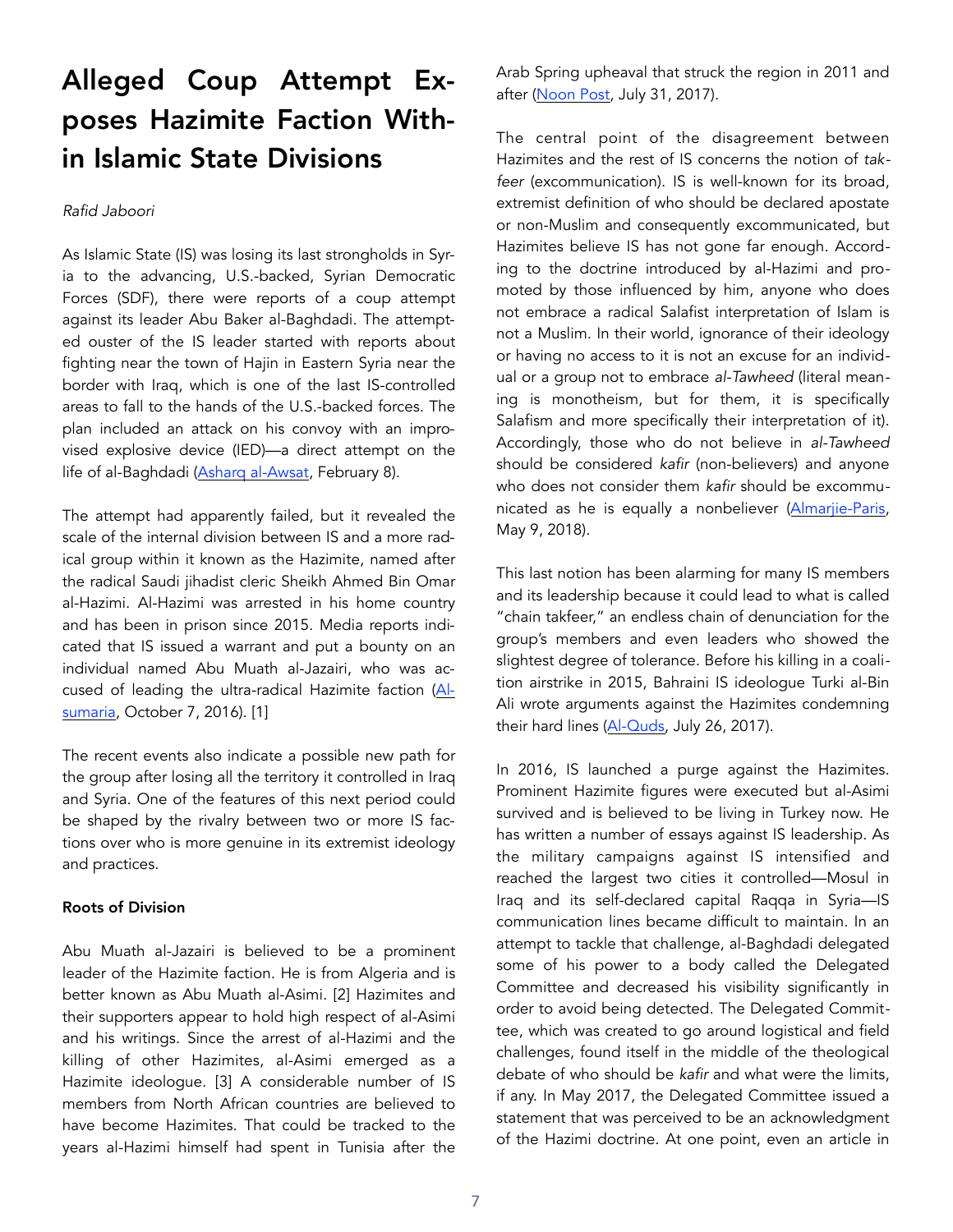the IS weekly publication al-Naba attacked and condemned prominent jihadists like al-Qaeda's Attiyah al-Libi as *kafir* [\(Jihadology,](https://jihadology.net/2017/06/15/new-issue-of-the-islamic-states-newsletter-al-naba-85/) June 15, 2017). That implied that al-Baghdadi himself might be considered *kafir* as he previously praised al-Libi. That led al-Baghdadi to appear again to take back control of his group which was seemingly about to disintegrate. He reshuffled the Delegated Committee, removing members and putting more trusted men in charge [\(Al-Quds](https://www.alquds.co.uk/%EF%BB%BF%D8%AA%D9%8A%D8%A7%D8%B1-%D9%85%D8%AA%D8%B4%D8%AF%D8%AF-%D8%AF%D8%A7%D8%AE%D9%84-%D8%AA%D9%86%D8%B8%D9%8A%D9%85-%D8%A7%D9%84%D8%AF%D9%88%D9%84%D8%A9-%D8%A7%D9%84%D8%A5%D8%B3%D9%84%D8%A7/), October 21, 2017). However, by the time al-Baghdadi introduced his new measures the Hazimites seemed to have morphed into a distinct, new entity that is not part of IS. That led to a significant question—will the Hazimites split completely from IS or try to take it over?

### Conclusion

Since the inception of the Hazimite group, the question was if it was part of IS or a new group. The writings of al-Asimi indicate the latter, but the recent attempt on al-Baghdadi's life suggest otherwise. The appeal of the Caliphate figure has been quite attractive to jihadists around the world, and convinced many to declare allegiance to IS and consider themselves parts of the movement. IS might be very weak and lost in Iraq and Syria, but there are other regions that could be well suited to become its new headquarters, helping maintain the claim it persists and holds territory, or according to its infamous slogan, is "remaining and expanding."

The Hazimites have already gained a base of support in West Africa. The leader of the Nigerian radical group Boko Haram Abubakar Shekau is already leading a faction that was condemned by IS as too extremist [\(Mauri](https://maurinews.info/opinions/13564/)  [News,](https://maurinews.info/opinions/13564/) November 21, 2017; See Militant Leadership [Monitor,](https://jamestown.org/brief/al-barnawi-vs-shekau-jihadist-rivalries-in-nigeria/) January 4).

The Hazimite ideology is more suitable for an age of total violence without any consideration of governing a territory. Yet the symbolism of the Caliphate has been central in the IS' appeal to jihadists. By eliminating al-Baghdadi, Hazimites could well be poised to take over leadership of the IS heartland in Iraq and Syria in order to subsequently inherent influence over its franchises in North and West Africa.

Unlike in 2016-2017, IS and its leadership obviously do not have the capacity to quell a better-prepared coup attempt. One of the main reasons behind IS' domination in Syria was that it was less prone to splits compared to other militant groups. By moving to areas controlled by the Syrian government, IS will need to face new challenges that are not similar to the environment of 2011-2014. Groups of IS fighters have reportedly already moved to the areas controlled by the Syrian regime, fleeing the SDF's final campaigns against their last remaining pockets. The IS element in the Syrian civil war was vital to the survival of the Syrian regime which always wanted the war to be portrayed as a confrontation between a secular government and savage jihadists who threaten not only the regime, but the world. Therefore, the regime would not accept being excluded from the U.S. and SDF endgame. Both IS and the Hazimites will likely try to initiate new bases or revive old ones in Syria.

Iraq, however, remains IS and its leaders' favorite retreat. More than a year and a half since the Iraqi government declared victory against IS, the group is not completely defeated. It lost all the territory it held in Iraq, but a new phase of IS insurgency has emerged. Despite deployments of thousands of Iraqi armed forces and Shia militias in the areas IS controlled, the group is still able to launch attacks and destabilize the area. The Iraqization of the IS leadership, which was introduced by al-Baghdadi, was vital to the group's ascendancy. It will likely be key to any strategy of survival and revival. But that will always require keeping the position of the Caliphate intact and occupied by al-Baghdadi or one of his inner circle when he dies. The Hazimites have proven to represent an imminent threat to that.

*Rafid Jaboori is a journalist, writer and researcher. He is a former BBC World Service Reporter. He covered The Iraq War and its aftermath, the conflict in Syria, and several other events. He is an expert in militant groups in the Middle East.* 

#### **Notes**

[1] The bounty is new but the warrant was issued in 2016. See November 7, 2016 https://www.alsumaria.tv/ ar/بالوثيقة-داعش-يصدر-مذكرات-قبض-واعدام-بال/181897/news

[2] Al-Jazairi means the Algerian in Arabic. Al-Asimi means the one who comes from al-Asima which means the capital in Arabic and that is a common word Algerians use to refer to their capital.